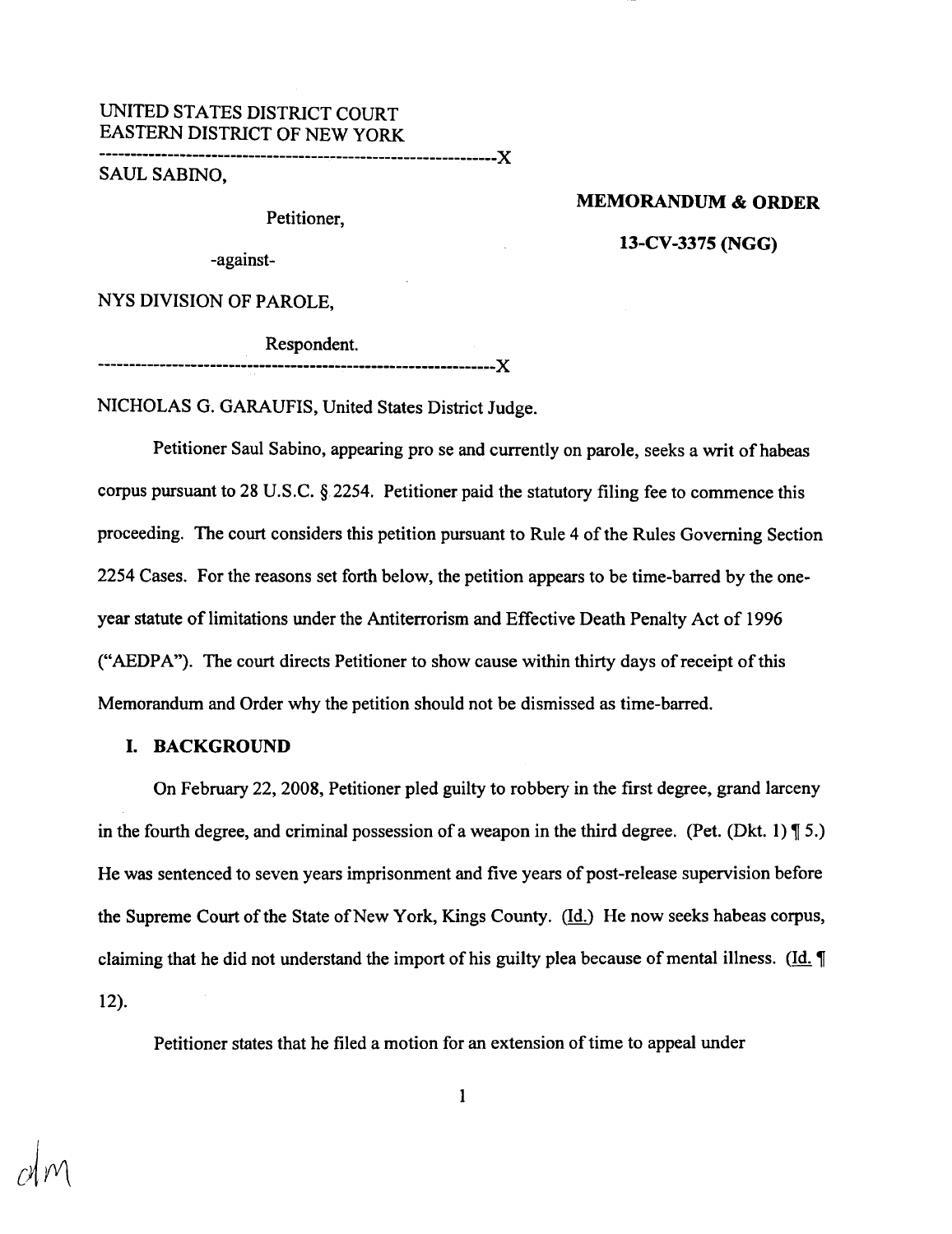Criminal Procedure Law § 460.30, but that the motion was denied. (Id. ¶ 9.) However, he fails to provide the date on which he filed the motion and the date on which the motion was denied. (See Id.  $\P$  9). Petitioner further states that he filed post-conviction ("440") motions on April 14, 2011, and September 9, 2011, seeking to vacate the judgment. ( $\underline{Id}$ ,  $\P$  11.) However, the state court noted that "Defendant has not filed a notice of appeal." (See Id. Attach. A, Nov. 21, 2011, Decision and Order.) Petitioner's post-conviction motions were denied on November 21, 2011. (Id.) Petitioner filed for leave to appeal from the denial and this too was denied on April, 30, 2012. (Id., Attach. B, Decision & Order.) Petitioner's motion for reargument was also denied on September 17, 2012. (Id.) Petitioner is currently on parole. (Id. at 15.) Petitioner filed his petition for a writ of habeas corpus on June 13, 2013.

## II. DISCUSSION

With the passage of the AEDPA on April 24, 1996, Congress set a one-year statute of limitations for the filing of a petition for a writ of habeas corpus by a person in custody pursuant to a state court conviction. 28 U.S.C.  $\S$  2244(d)(1). The one-year period runs from the date on which one of the following four events occurs, whichever is latest:

> (A) the date on which the judgment became final by the conclusion of direct review or the expiration of the time for seeking such review;

(B) the date on which the impediment to filing an application created by State action in violation of the Constitution or laws of the United States is removed, if the applicant was prevented from filing by such state action;

(C) the date on which the constitutional right asserted was initially recognized by the Supreme Court and made retroactively applicable to cases on collateral review; or

(D) the date on which the factual predicate of the claim or claims presented could have been discovered through the exercise of due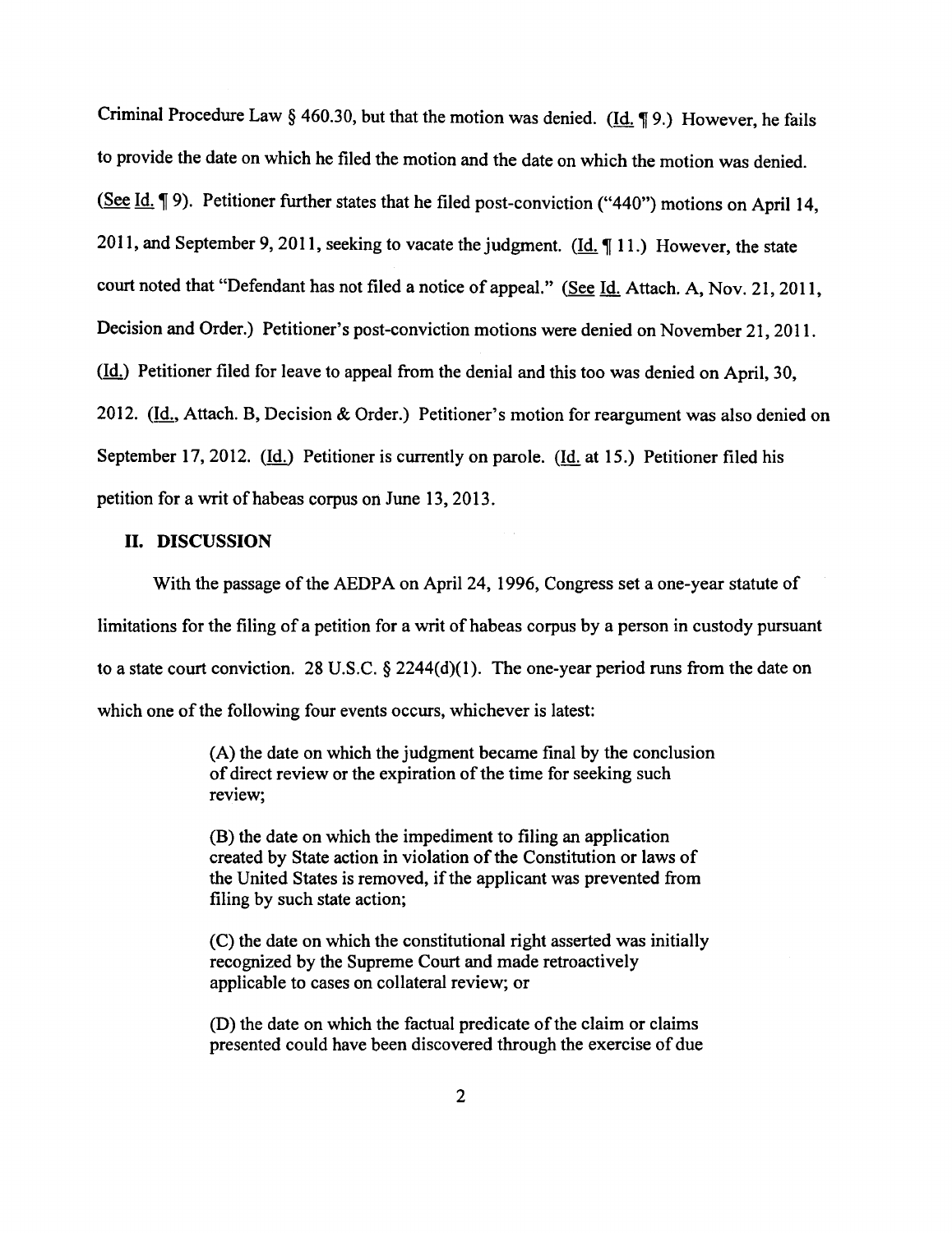diligence.

28 U.S.C. § 2244(d)(l)(A)-(D). Under subsection (A), the petition appears untimely. Petitioner states no facts suggesting that any other subsection applies.

Petitioner's conviction appears to have become final on or about March 24, 2008, upon expiration of the thirty-day period for filing a direct appeal with the Appellate Division. Bethea v. Girdich, 293 F.3d 577, 578 (2d Cir. 2002); N.Y. Crim. Proc. L. § 460.IO(l)(a). In order to be timely, this petition should have been filed on or before March 24, 2009. Instead, this petition was filed on June 13, 2013, well after the one-year limitations period had already expired. Therefore, unless the Petitioner can show that the one-year statute of limitations period should be tolled (should not count as wasted time), the petition is barred by 28 U.S.C.  $\S$  2244(d) as untimely. Petitioner can show that the period should be tolled under the statute based on the date of his appeal, or he can show that it should be tolled as a matter of equity because of the extraordinary difficulties he encountered.

#### **A. Statutory Tolling**

In calculating the one-year statute of limitations period, "the time during which a properly filed application for State post-conviction or other collateral review with respect to the pertinent judgment or claim is pending shall not be counted." 28 U.S.C. § 2244(d)(2). The postconviction proceeding, however, does not reset the one-year period. Section 2244(d)(2) merely excludes the time a post-conviction motion is under submission from the calculation of the oneyear period of limitation. Smith v. McGinnis, 208 F.3d 13, 17 (2d Cir. 2000) (per curiam). See also Evans v. Senkowski, 228 F. Supp. 2d 254, 260 (E.D.N.Y. 2002) (explaining that AEDPA's tolling provision "stops, but does not reset, the clock from ticking on the time in which to file a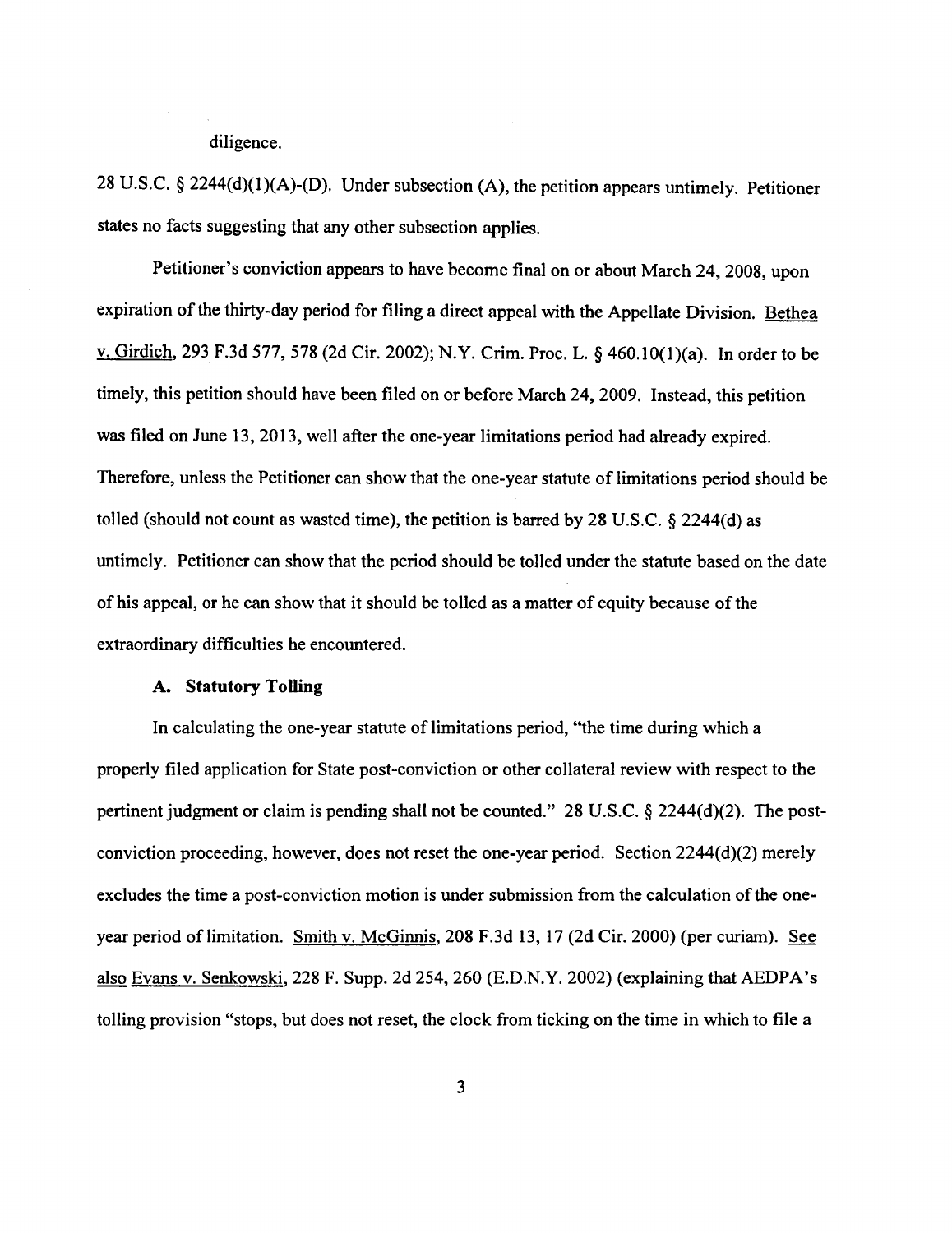habeas petition. It cannot revive a time period that has already expired.") (citing Smith, 208 F.3d at 17).

Petitioner filed his New York Civil Procedure Law section 440 motions in 2011, well after the one year limitations period expired in 2009. Thus, he cannot avail himself of statutory tolling for the period these section 440 motions were pending before the state courts. However, it is unclear whether Petitioner's motion for an extension of time to file an appeal could allow for some tolling of the period of limitations. The reason it is unclear is that Petitioner fails to provide the date he filed the motion for an extension of time to appeal and the date on which this motion was denied. In order to decide the issue of statutory tolling, the court will need proof of these dates from Petitioner.

## **B. Equitable Tolling**

Even if statutory tolling does not render this petition timely-filed, the limitations period may also be equitably tolled, but only if Petitioner (1) "has been pursuing his rights diligently, and (2) that some extraordinary circumstance stood in his way and prevented timely filing." Holland v. Florida, 130 S.Ct. 2549, 2562 (2010) (internal quotation omitted). Equitable tolling is designed to allow flexibility when a petitioner has been unable to file successfully, despite his best efforts to do so.

The Second Circuit has established a "high bar to deem circumstances sufficiently 'extraordinary' to warrant equitable tolling." Dillon v. Conway, 642 F.3d 358, 363 (2d Cir. 2011 ). A petitioner must also show that the extraordinary circumstances stopped him from being able to file his petition on time and how they did so. Valverde v. Stinson, 224 F.3d 129, 134 (2d Cir. 2000). Ifhe could have filed on time, despite the extraordinary circumstance, then he will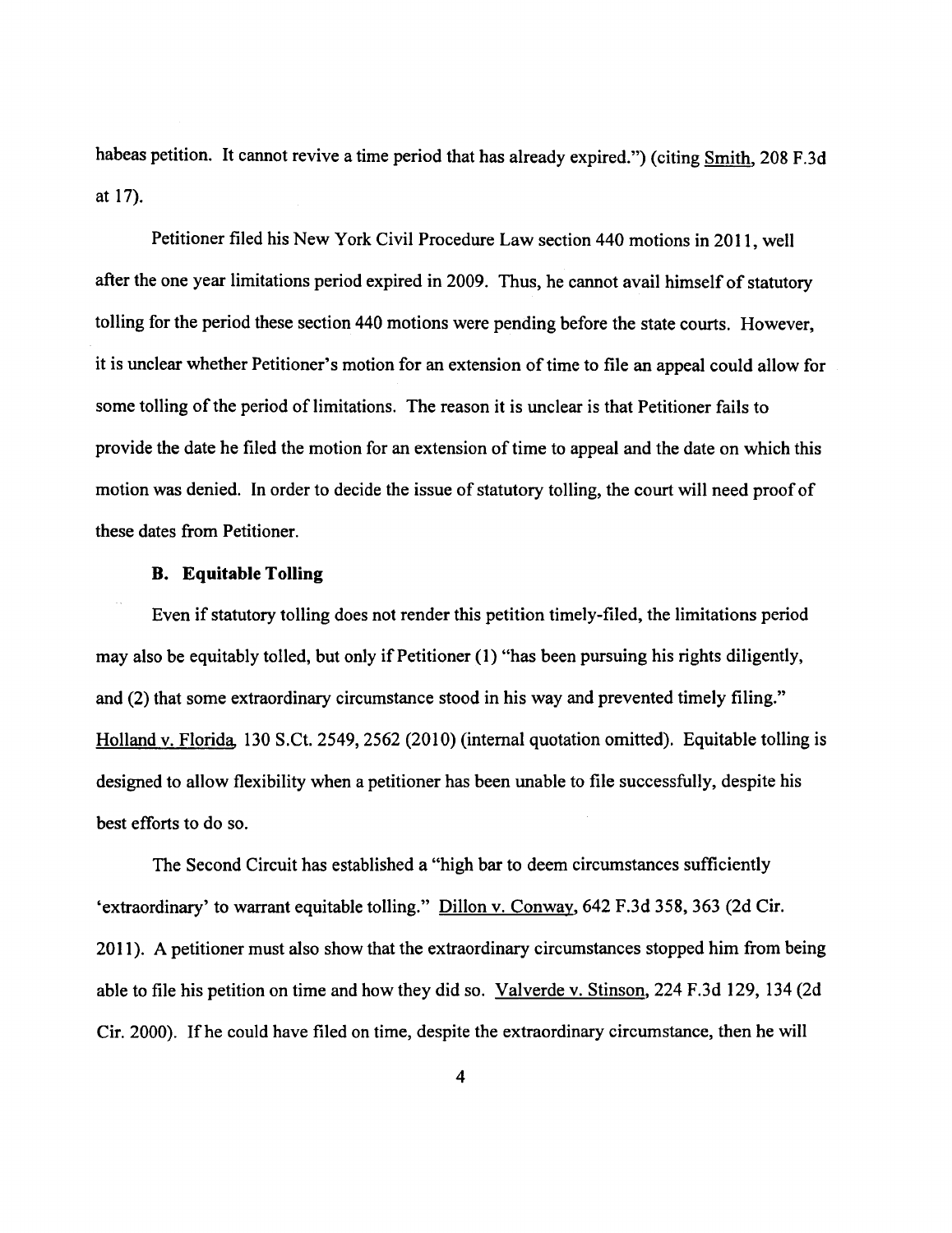not be able to make this showing. Id. Furthermore, "the proper inquiry is not how unusual the circumstance alleged to warrant tolling is among the universe of prisoners, but rather how severe an obstacle it is for the prisoner endeavoring to comply with AEDPA's limitations period." Diaz v. Kelly, 515 F.3d 149, 154 (2d Cir. 2008). Situations that might justify equitable tolling include confiscation of a petition, an appeals court failing to inform a petitioner that his appeal was denied, or a lawyer's failure to file a habeas petition when explicitly directed to do so. Dillon, 642 F.3d at 363 (citations omitted). The Petitioner is responsible for showing that such circumstances exist. Muller v. Greiner, 139 F. App'x 344, 345 (2d Cir. 2005).

If circumstances truly beyond Petitioner's control explain his late filing, then it is possible that he will be allowed to file the current petition. To date, Petitioner has not offered any arguments suggesting that equitable tolling should apply to this petition, and he does not explain the why he did not file his petition within a year after his conviction became final.

# III. CONCLUSION

Accordingly, the court directs Petitioner to show cause by written affirmation, within thirty days from receipt of this Memorandum and Order, why the petition should not be dismissed as time-barred by the AEDPA's one year statute of limitations. Day v. McDonough, 547 U.S. 198, 209 (2006); Acosta v. Artuz, 221 F.3d 117, 124 (2d Cir. 2000).

For Petitioner's convenience, an affirmation form is attached to this Order. In the affirmation, Petitioner must present any facts that would support either statutory tolling or equitable tolling of the period of limitations, if applicable. He should provide dates related to the state court action so that the court can understand whether he filed within the statutory time limit. He should also provide information about difficulties that he encountered in filing his petition that are beyond the normal difficulties associated with working on a petition while one is in

5